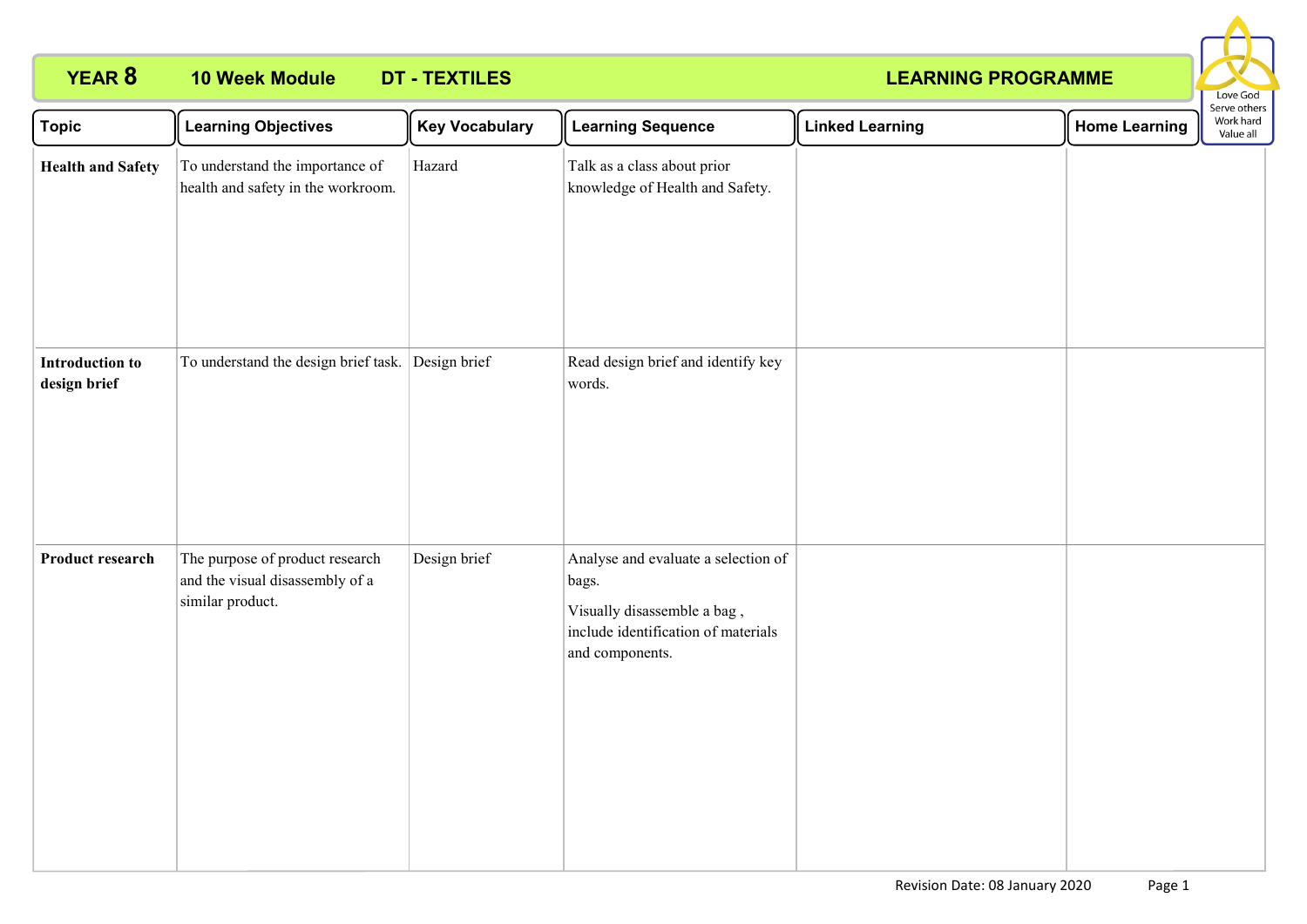# **YEAR 8 10 Week Module DT - TEXTILES**

## **LEARNING PROGRAMME**



| <b>Topic</b>                                           | <b>Learning Objectives</b>                                            | <b>Key Vocabulary</b>                                                        | <b>Learning Sequence</b>                                                                                          | <b>Linked Learning</b> | <b>Home Learning</b> | Serve others<br>Work hard<br>Value all |
|--------------------------------------------------------|-----------------------------------------------------------------------|------------------------------------------------------------------------------|-------------------------------------------------------------------------------------------------------------------|------------------------|----------------------|----------------------------------------|
| Recycling and the<br>6Rs                               | To be aware of the impact of<br>manufacturing and the<br>environment. | Global warming<br>6Rs<br>Sustainability<br>Landfill                          | Learn the 6Rs and about the impact<br>of manufacturing on the<br>environment.                                     |                        |                      |                                        |
| Surface pattern                                        | Introduction to<br>surface pattern techniques.                        | Tie dye<br>Stencil<br>Screen printing<br>Roller printing<br>Digital printing | Pupils are introduced to various<br>methods of fabric surface pattern.<br>Pupils will produce their own<br>sample | Science                |                      |                                        |
| Manufacturing<br>methods and<br>subject<br>terminology | Introduction to manufacturing<br>processes                            | Just in time<br>Stock form<br>Flexible manufacturing<br>Bulk buying          |                                                                                                                   | Science                |                      |                                        |